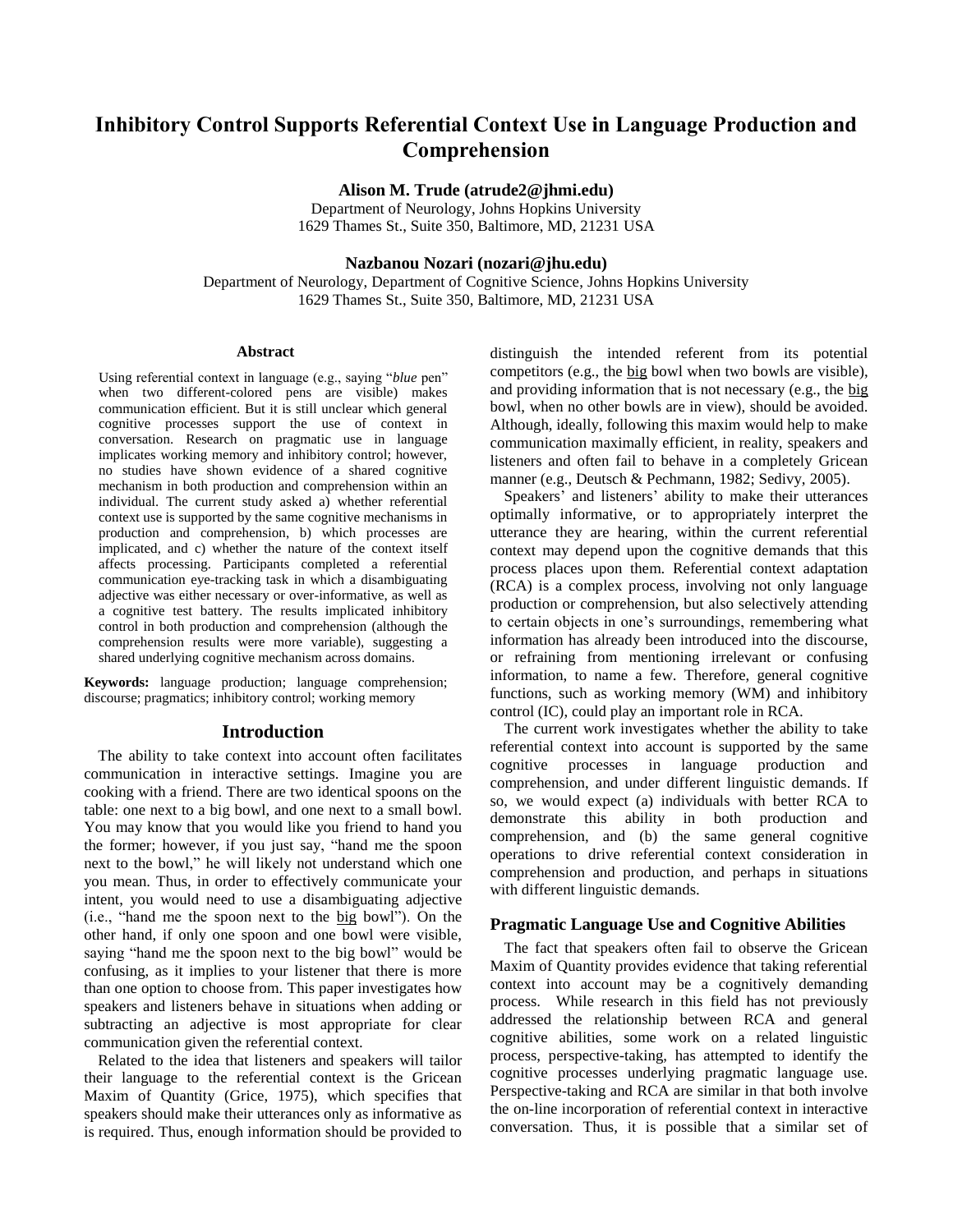cognitive mechanisms supports both processes.

In one study of perspective-taking, speakers were tested on their ability to refrain from producing descriptions that were over-informative from the perspective of their listener (e.g., "the big star" when two stars are visible to the speaker, but only one is visible to the listener; Wardlow, 2013). The results showed that this ability was correlated with both WM and IC. In comprehension, Brown-Schmidt (2009) found that participants with greater IC were more likely to take the experimenter's perspective when interpreting their questions about a display containing some pictures that were visible to only the listener. Lin, Keysar, and Epley (2010) found that comprehenders with higher WM capacity performed better on a similar task.

While these studies all point to a role for general cognitive resources in perspective-taking, an important question remains: Do the same abilities underlie perspective-taking in production and comprehension? The two studies that have investigated perspective taking in both domains within the same individuals found contradicting results: Ryskin, Benjamin, Tullis, & Brown-Schmidt (2015) found WM to be correlated with perspective-taking in production, but none of their executive control measures were correlated with comprehension. On the other hand, Nilsen and Graham (2009) found that IC negatively correlated with egocentric behaviors in a comprehension task in 3-5 year olds; however, none of their executive control measures correlated with production. The question, thus, remains: is the ability to take into account the referential context the same in both domains?

### **The Current Study**

The current study investigates how speakers and listeners adapt their language processing to referential context when observing the same visual display. Specifically, we asked: is the ability to take referential context into account the same in production and comprehension, and under different linguistic and contextual demands? To this end, each participant took turns as both speaker and listener in a referential communication task with a visual world design, and their eye fixations, as well as their utterances (when acting as speakers) were recorded. Two conditions with different contextual demands were created: in the Adj+ condition, the most felicitous utterance required the inclusion of an adjective (e.g., "Click on the heart under the **green** gorilla," Figure 1a). In the Adj− condition, the most felicitous utterance was one without an adjective (e.g., "Click on the heart under the gorilla," Figure 1b). To test which cognitive processes underlie RCA in production and comprehension, each participant also completed a battery of tasks that included three WM and three IC measures. The WM measures were selected so as to include a mixture of both linguistic and non-linguistic tasks. The IC measures were selected to probe both competitive inhibition (the ability to inhibit a strongly competing response, e.g., not saying **red** gorilla in Figure 1a.) and global inhibition (the ability to inhibit a prepotent response, e.g., refraining from using an adjective in Figure 1b.) (Munakata et al., 2011). Due to the rich set of independent and dependent variables in the current design, we adopted a statistical approach that is well-suited to handling this type of data structure: partial least squares path modeling (PLS-PM). This method allows us to look at multiple dependent variables simultaneously. In addition, this method allows us to similarly group WM and IC tasks into latent constructs in order to minimize taskspecific effects and avoid the issue of collinearity.



Figure 1: Example Adj+ (a) and Adj− (b) displays used in the referential communication task.

### **Methods**

### **Participants**

Twenty-eight native English speakers, ages 18-30, participated for \$40.

### **Materials**

**Referential Communication Task** Each display consisted of four black card suit shapes (club, diamond, heart, or spade). Above each shape was a drawing of an animal. The animal stimuli were chosen to be cohort competitors with either a size or color adjective (e.g., big buffalo, green gorilla). On each trial, the target and competitor shapes were the same (e.g., both spades), ensuring that the target shape always needed to be disambiguated from the competitor by describing the animal above the target. Trials were presented in one of four fixed random orders.

There were two critical trial types. On Adj+ trials  $(n=96)$ , the same cue animal appeared above the target and competitor shapes in two different colors or sizes. Critically, the animal above the target shape was rendered in its cohortcompetitor adjective (e.g., **g**reen **g**orilla). These trials were designed such that, if participants used RCA, in production, they would include the adjective necessary to disambiguate the target cue from the competitor cue, and in comprehension, upon hearing the initial phoneme of the adjective (e.g., the  $/g/$  in green), they would interpret this sound as the beginning of an adjective, and not a noun, and as a result fixate more on the cue above the target (green gorilla) than the cue above the competitor (red gorilla) (Table 1).

On Adj− trials (n=96), different cue animals appeared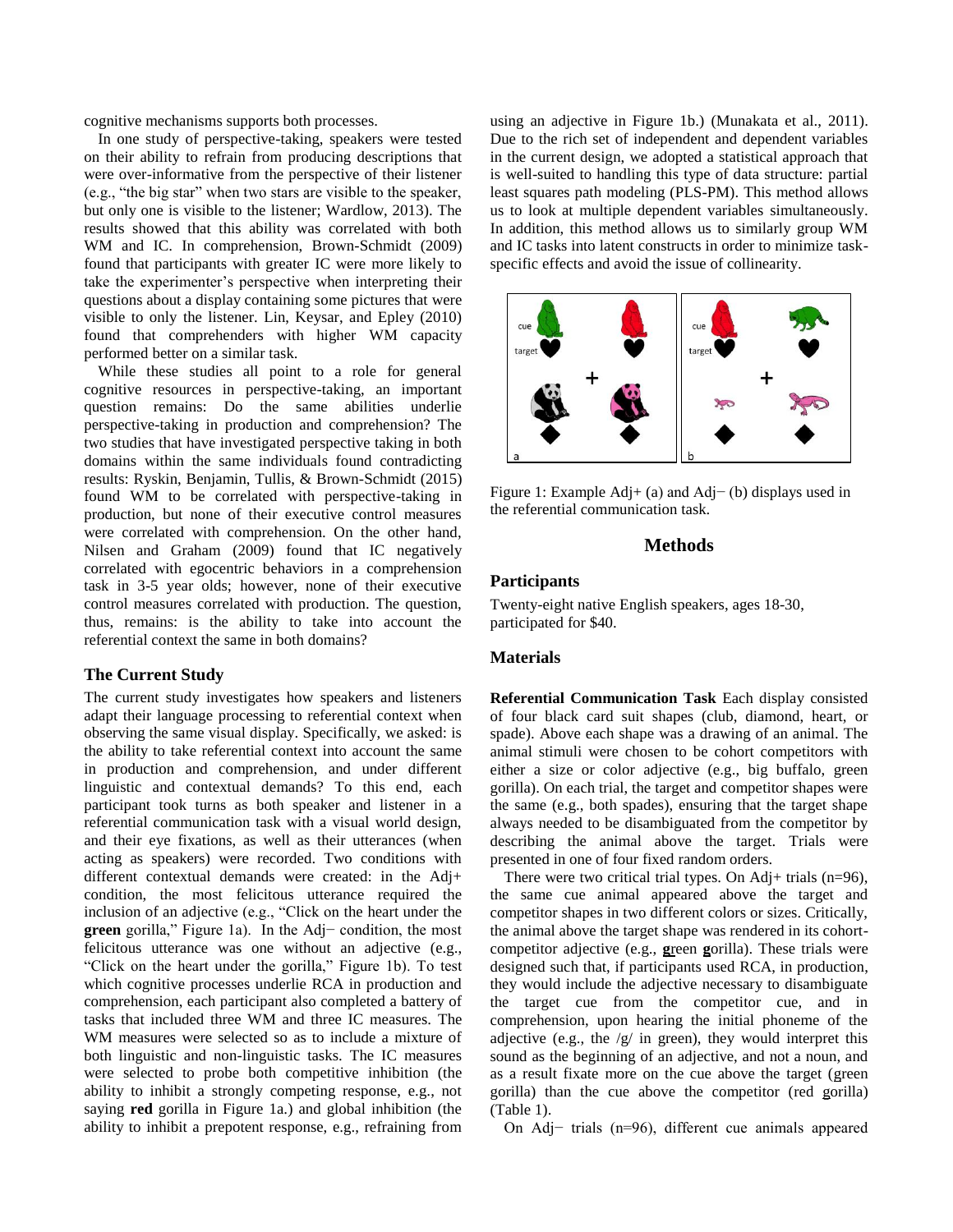above the target and competitor shapes. The cue animal above the target shape was always a cohort competitor with the adjective corresponding to the cue above the competitor shape (e.g., red gorilla vs. green raccoon). These trials were designed such that, if participants used RCA, no adjective would be produced in production, as it would be overinformative, and in comprehension, upon hearing the initial phoneme of the target noun (e.g., the  $/g/$  in gorilla), the participant would interpret this phoneme as the onset of a noun (gorilla), and not of the adjective preceding the competitor cue (green raccoon) (Table 1).

Table 1: Felicitous utterances on Adj+ and Adj− trials.

|               | $Adi+$                                                                | $Adi-$                                                              |  |  |
|---------------|-----------------------------------------------------------------------|---------------------------------------------------------------------|--|--|
| Production    | Say "the heart under<br>the green gorilla."                           | Say "the heart under"<br>the gorilla."                              |  |  |
| Comprehension | Upon hearing "heart<br>under $g$ " look for<br>"green," not "gorilla" | Upon hearing "heart"<br>under g" look for<br>"gorilla," not "green" |  |  |

## **Cognitive Battery**

A spatial WM task (Corsi Block, Kessels et al., 2000) and two linguistic WM tasks (Category and Rhyme Probe, Freedman & Martin, 2001), measuring semantic and phonological WM respectively, were administered. Three IC measures were also employed: Fish Flanker along with embedded NoGo (Nozari, Trueswell, & Thompson-Schill, 2016), as well as semantic blocking elicited through cyclic naming (e.g., Schnur et al., 2006), in which participants named twelve sets of six images, either in semanticallyhomogenous or heterogeneous blocks. Semantic blocking was determined as the difference in response latencies between the two block types.

### **Procedure**

Participants completed two sessions 3-7 days apart. Each session began with the eye-tracking task, followed by half of the cognitive measures. Stimuli were displayed using MATLAB and Psychophysics Toolbox (Brainard, 1997), and the participant's eye movements during the referential communication tasks were recorded using an Eyelink 1000 Plus desktop-mounted eye-tracker (SR Research).

**Referential Communication Task, Session 1.** On each trial, a fixation cross was presented for 500 ms before the stimuli appeared. After a 1500 ms preview period, a tone sounded and the target shape began to flash, cuing the participant to begin speaking. After 2.5 seconds, a lower tone sounded, indicating the end of the trial. The participant and experimenter viewed separate monitors containing the same stimuli. The participant instructed the experimenter to click on the target shape that was cued on the participant's screen, using sentences with this structure: "Click on the

[target shape] under the [adjective, if needed] [target cue]." They were told that the goal of the task was to provide instructions as quickly as possible, and to avoid unnecessary words to meet the temporal deadline, thus motivating them to drop the adjective when not necessary.

**Referential Communication Task, Session 2.** Participants followed instructions like the ones they had given during Session 1. Each trial began with a 500 ms fixation point. The stimuli then appeared onscreen, and after a 1000 ms preview period, a pre-recorded instruction played, instructing the participant to click on one of the shapes. Instructions were always pragmatically appropriate (i.e., an adjective was always provided on Adj+ trials, and no adjective was provided on Adj− trials).

### **Analyses**

### **Behavioral**

Participants made a total of 345 infelicitous utterances out of 5376 critical trials (6.4% error rate,  $M = 12.3$  errors,  $SD =$ 8.5). Of these infelicitous utterances, 187 were made on Adj+ trials (i.e., adjective underuse), while 157 were made on Adj− trials (i.e., adjective overuse). Participants were expected to perform near ceiling on the comprehension task, so no accuracy measures were collected.

# **Eye-Tracking**

In production, eye-tracking analyses combined each card suit and its animal cue into a single region. Data was analyzed from 400-1350 ms post-target cuing, comprising the time period between the minimum and maximum proportion of fixations to the competitor after attention was initially drawn to the flashing target (see Figure 2a). Competitor fixations were considered critical because, in order to establish the referential context of the display, participants needed to divert their attention from the extrinsically-cued target to its competitor. Thus, our dependent measure of analysis was a competitor advantage score, or the proportion of fixations to the competitor minus the proportion of fixations to the target.

In comprehension, eye-tracking analyses were completed on the target advantage score (proportion of fixations to the target and its cue minus the proportion of fixations to the competitor and its cue) over a time window beginning 300 ms before the onset of the critical word (cue noun in the Adj- and cue adjective in the Adj+ condition) and ending 200 ms after the onset of the critical word (see Figure 2b). The time window was chosen in order to encompass coarticulatory cues from the word preceding the critical word, as well as processing of the initial cohort phoneme of the critical word. This target preference measure should indicate how well participants took referential context into account (i.e., disregarded the competitor). By using target advantage as a DV in comprehension and competitor advantage in production, we ensured that in both cases, a more positive eye-tracking score would index better RCA.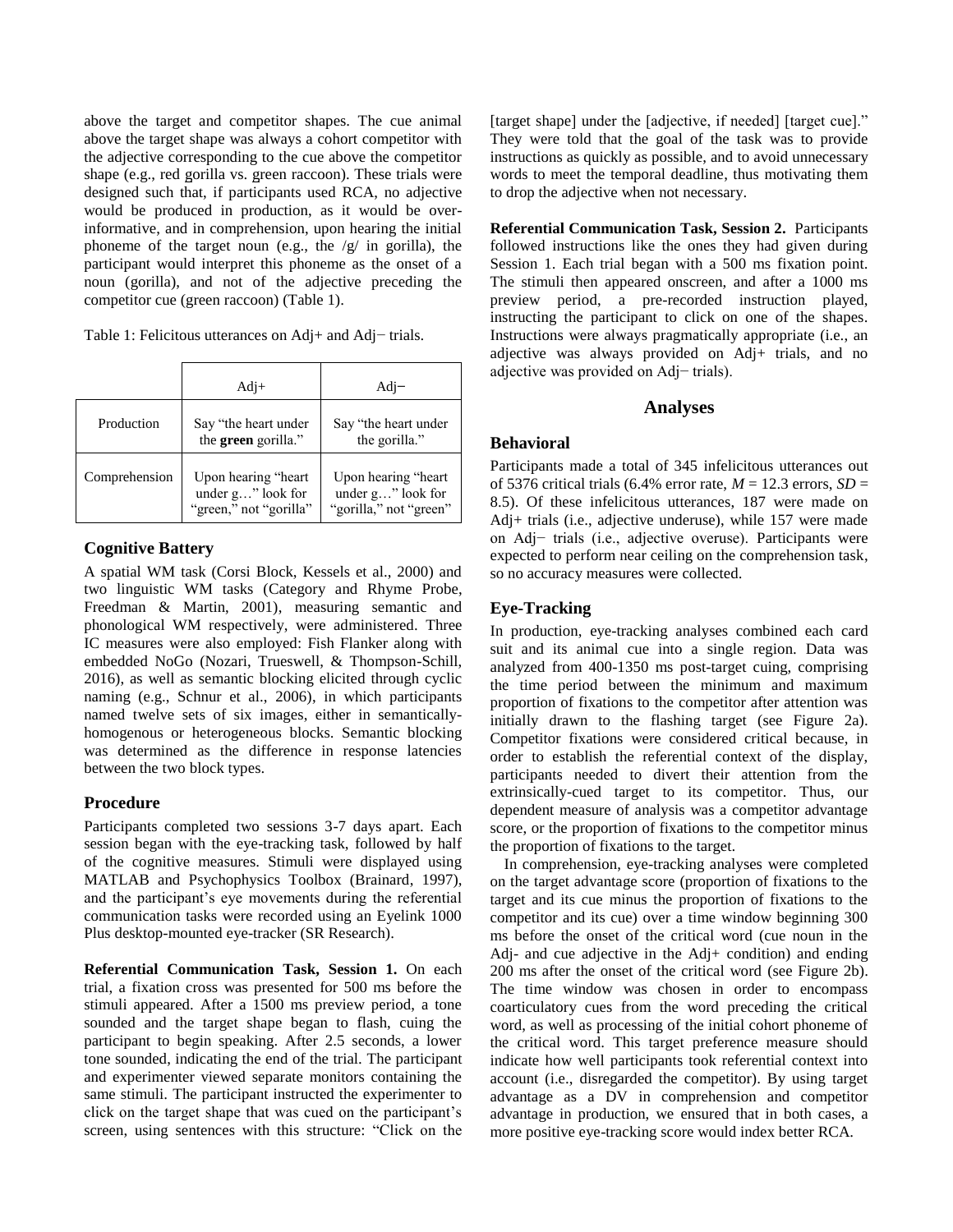

Figure 2: Time course of eye-tracking data for all critical trials in Production (a) and Comprehension (b). Highlighted regions indicate windows of analysis.

#### **Partial Least Squares Path Modeling (PLS-PM)**

Analyses were conducted using partial least squares path modeling, implemented in the plspm package in R (Sanchez, 2013). PLS-PM is a partial least square approach to Structural Equation Modeling suitable for analyzing the relationship between latent variables (psychological constructs such as WM) and manifest variables (observed data from tasks assumed to index these variables) as a network of multiple interconnected linear regressions.

Figure 3a shows our initial theoretical model. The model has three latent variables: RCA, Working Memory (WM), and Inhibitory Control (IC), each measured through a number of manifest variables. The direction of the arrows indicates the direction of causal influence.

Model quality assessment takes three general steps. The first is to verify the relationship between manifest variables and the latent variables hypothesized to underlie them. This is done by first assessing unidimensionality, or the extent to which a change in the latent variable affects all manifest variables in the same direction. Unidimensionality is indexed by Dillon-Goldstein's rho (DG rho). A DG rho above 0.7 is favorable. Second, the relative contribution of the latent variable (vs. noise/task-specific factors) to each manifest variable is calculated. Indicators with a loading of



Figure 3: Structure of initial path model (a) and revised model for production data only (b).

less than 0.6 are not good indices of the latent construct. Third, the cross-loadings of the manifest variables are checked to ensure that the loading of a manifest variable is indeed highest on the latent variable it is assumed to represent, and not on another latent variable in the model.

The first three steps are used to revise the model by dropping manifest variables or re-partitioning the latent variable constructs. The revised model is then re-checked.

Once a viable model is obtained, the overall fit is assessed, which also includes the relationship between the latent variables.  $R^2$  is reported for the latent variable of interest, and similar to simple regression models, indicates the amount of variance explained by the independent latent variables (WM and IC).

The part of the model that answers questions about the contribution of general cognitive functions on RCA is the inner model, or the links between latent variables. Its output is similar to that of any generalized linear model. Significance levels of path coefficients are estimated via bootstrapping with 1000 iterations.

#### **Results**

#### **Model 1: General Model**

Model 1 is based on the following theoretical assumptions: (a) the three WM tests measure a unified WM construct, (b) the three IC tests measure a unified inhibition construct, and (c) all the RCA scores measure a unified RCA construct.

Examination of this general model resulted in three main revisions: (a) Rhyme Probe was dropped because it did not contribute substantially to the latent WM construct (loading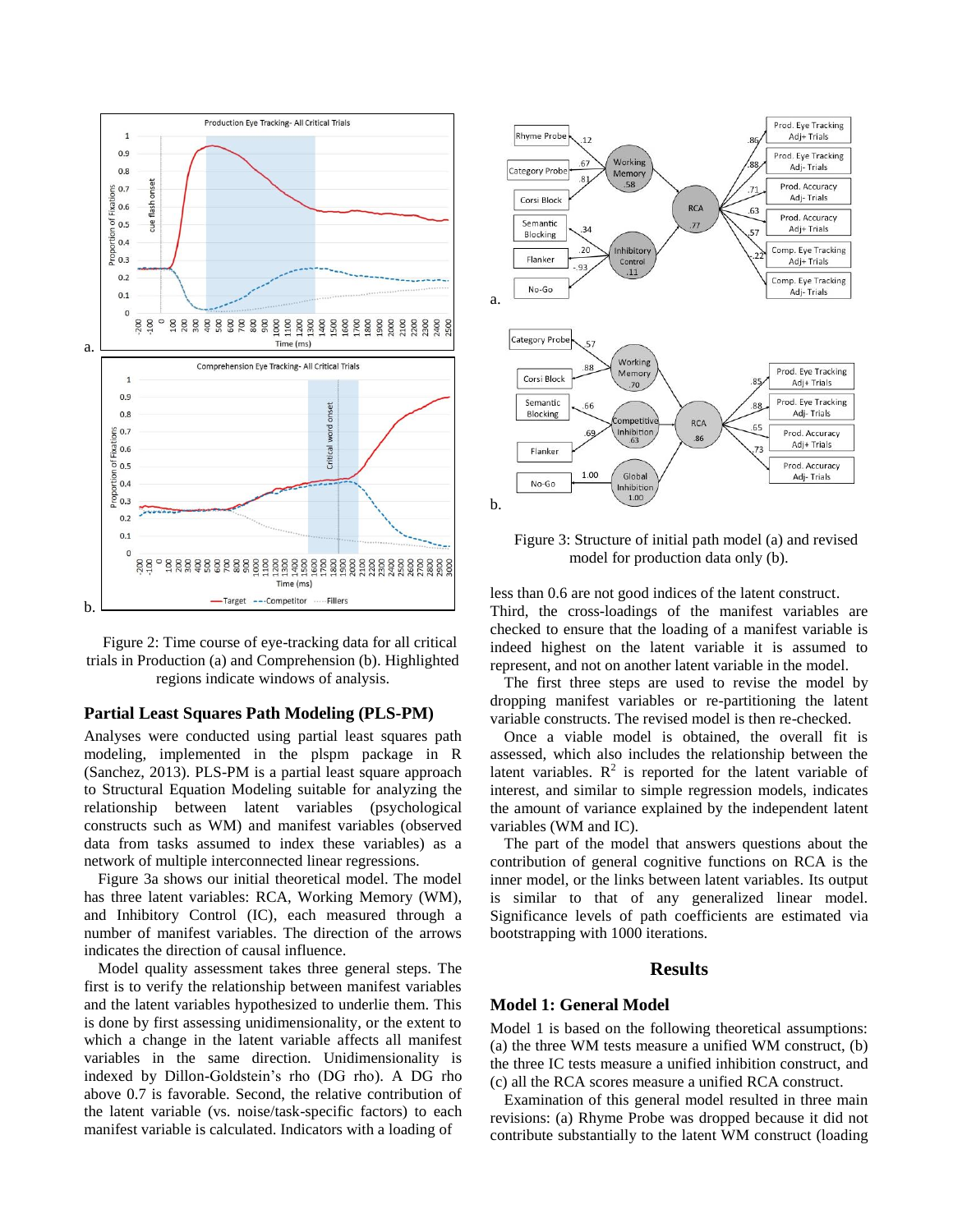$= 0.12$ ) (b) The loadings and cross-loadings of the latent variables revealed that the IC variable had low unidimensionality (DG rho  $=$  .11). NoGo errors had a large negative loading on the IC latent variable (-0.93), while the other two IC manifest variables had positive loadings, indicating that the NoGo errors were measuring a fundamentally different construct. Thus, the IC latent variable was broken down into two variables: indirect competitive (CI; Semantic Blocking and Flanker) and global (GI; NoGo) to reflect two types of IC that have been shown to have different cognitive and neural underpinnings (Munakata et al., 2011). (c) While all measures of RCA in production had factor loadings above 0.6 on the RCA latent variable, RCA measures in comprehension had low factor loadings and low unidimensionality across Adj+ and Adjconditions. This finding points to dissociation of the RCA construct in production and comprehension and calls for separate examination of the two tasks.

### **Model 2: Production**

This model is shown in Figure 3b, and includes only manifest variables indexing RCA in production. RCA had a DG rho of 0.86, and high factor loadings for all four manifest variables. This finding supports defining RCA in language production as a unified construct, regardless of linguistic demands. DG rho's for WM and CI were 0.7 and 0.63 respectively, with  $R^2$  of 0.51.

Table 1 shows the results of the bootstrapping on Model 2. The only latent variable that significantly predicted RCA in production was GI. Post-hoc modeling of Adj+ and Adjmanifest variables separately also revealed a reliable contribution of this variable to RCA in both trial types.

Table 1: Results of Bootstrapping for Model 2.  $CI =$ Competitive Inhibition;  $GI = Global Inhibition$ ;  $WM =$ Working Memory.

| Latent    | Path    | Bootstrapping SE |      | Lower   | Upper   |
|-----------|---------|------------------|------|---------|---------|
| <b>IV</b> | Coeff.  | Means            |      | 95%     | 95%     |
|           |         |                  |      | СI      | CI      |
| WM        | 0.18    | 0.20             | 0.20 | $-0.24$ | 0.54    |
| CI        | 0.26    | 0.18             | 0.28 | $-0.42$ | 0.57    |
| GI        | $-0.56$ | $-0.54$          | 0.18 | $-0.80$ | $-0.21$ |

Analysis of eye-tracking data in production showed that participants' average competitor advantage scores were positively correlated with RCA accuracy in both the Adj+ and Adj- condition ( $r = .45$  and .58, respectively;  $p's < .05$ ), and that eye-tracking performance itself was highly correlated across the two conditions ( $r = .96$ ,  $p < .001$ ).

### **Analysis of Comprehension Data**

In the path model, the two measures of RCA in comprehension had opposite loadings on the RCA latent variable, thus forcing us to examine them separately. To understand why the eye-tracking measures in comprehension had opposite effects on the RCA variable, we first examined the correlation between participants' target advantage scores in the Adj+ and Adj− conditions. The two measures showed a significant negative correlation  $(r = -.47, p = .01)$ , in contrast to the production results. Nearly half of the participants (13 of 28) showed a negative target advantage score in one condition and a positive score in the other, indicating that in one condition, participants systematically interpreted the critical cohort phoneme as the onset of the competitor, instead of the target. Recall that in the Adj+ condition, the target word was always an adjective and its cohort competitor was always a noun, while in the Adj− condition, the opposite was true. Thus, it appears that these participants adopted a strategy of always interpreting the cohort phoneme as being from the same part of speech.

Because our main question of interest was whether RCA in production and comprehension rely upon the same cognitive processes within an individual, we directly compared performance in these two domains within the subset of participants who were clearly engaging in RCA during comprehension (Adapters;  $n = 11$ ). While no relationship was found between production and comprehension on Adj+ trials, on Adj− trials, these participants' eye-tracking performance in comprehension was significantly positively correlated with their production accuracy  $(r = .63, p < .05)$  and marginally positively correlated with their eye-tracking performance in production  $(r = .49, p = .12).$ 

We also tested whether the same cognitive abilities were responsible for performance across conditions in Adapters. Due to the univariate nature of the dependent measures in these analyses, we ran multilevel models separately on Adj+ and Adj− eye-tracking data, with all six cognitive tests included as predictor variables. While none of the cognitive measures predicted performance on Adj+ trials, RCA on Adj− trials was significantly predicted by the Flanker (*t* = 6.2,  $p < .01$ ) and NoGo tasks ( $t = 5.1$ ,  $p < .05$ ).

In summary, comprehension results differentiated two groups of individuals: those who flexibly adapted their processing to referential context and those who did not. In those who did, RCA abilities were correlated in production and comprehension, at least on Adj− trials, and in both cases they were well predicted by a measure of IC.

#### **Discussion**

This experiment tested three central questions: 1) Which cognitive processes underlie RCA? 2) Are these processes consistent across production and comprehension? 3) Do situations in which better RCA is marked by addition of an adjective differ from those in which it is marked by omission of an adjective? In answer to question 1, we observed a clear effect of IC across the domains of production and comprehension. In production, NoGo scores were predictive of better RCA for both Adj+ and Adj- trials. In comprehension, amongst Adapters, scores on both NoGo and Flanker tasks predicted performance on Adj− trials. These findings suggest a definite role for IC in RCA. Since common to both production and comprehension, this finding